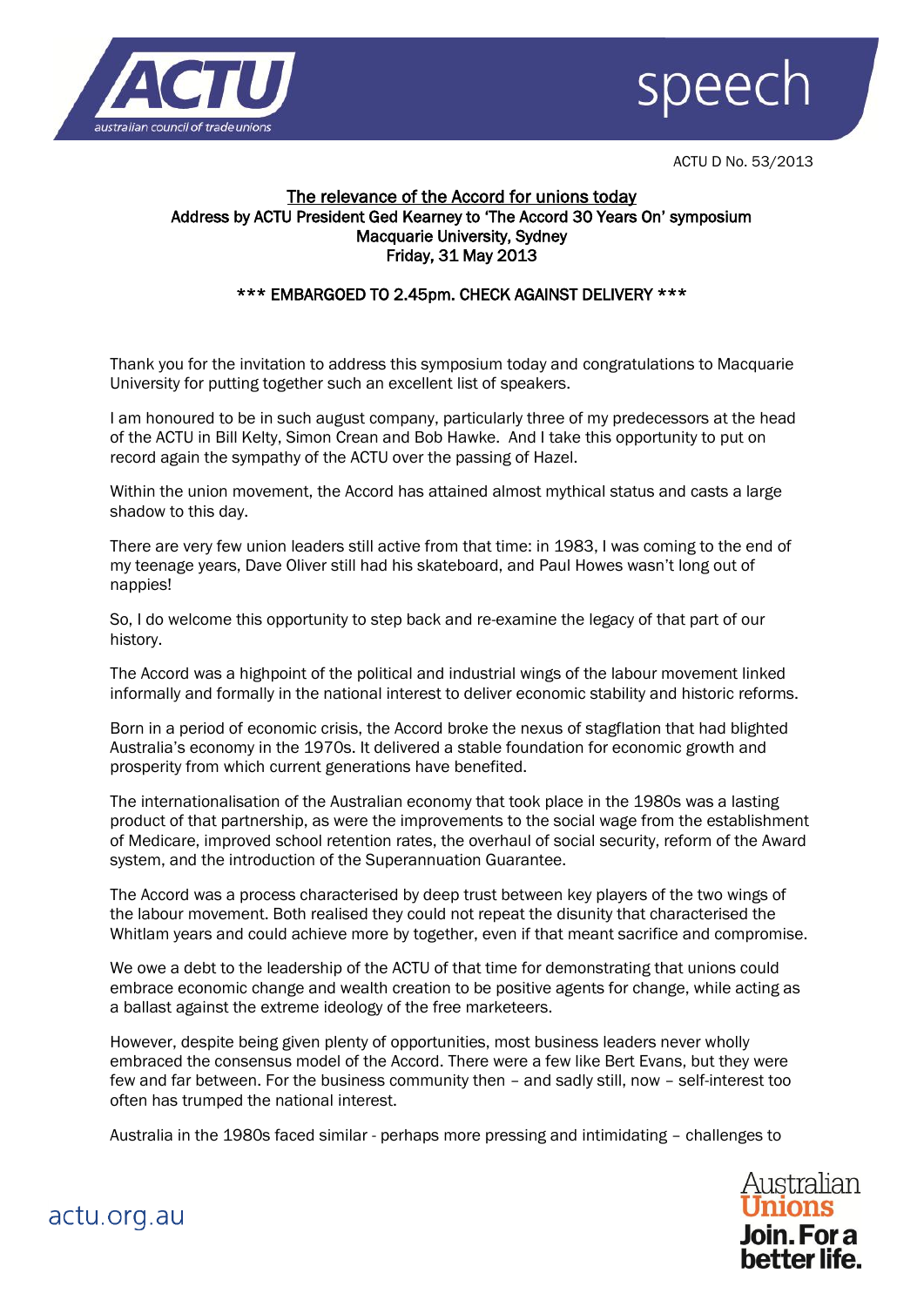the United Kingdom and the United States. We were still a very heavily regulated, inward-looking economy, with a narrow export base and limited prospects.

That these changes took place in Australia in the 1980s without damaging social cohesion must be attributed to the partnership of a Labor Government and working Australians. It is impossible to envisage the same social stability during such a period of significant economic restructuring under a Liberal Government.

The difference was the Accord, and the important role that unions played in mitigating the impact of reforms by demanding a social trade-off for both wage restraint and continued cooperation with massive restructuring of the trade and financial system.

It is worthwhile to contrast the way that unions rallied to the national interest in the economic crisis of the early-1980s, and the sacrifices that workers made during that period, with the approach of the Australian business community to some of today's economic challenges.

We frequently hear business leaders and their cheerleaders in the media calling for a return to the Accord, but where is their willingness to compromise in the same way that the labour movement did in the 1980s? When are they ever prepared to put aside their self-interest for the national interest? The moment any reform is floated - whether it be a resource rent levy or a price on carbon - they are quick off the mark to oppose it if it poses even the slightest threat to their bloated profits.

And despite a Global Financial Crisis that was caused by rampant free markets, corporate greed and unregulated business practices, we are yet to see the business community as a whole accept any responsibility. Instead, after a short blip, it has been business as usual.

So, current generations of the ACTU and the union movement are immensely proud of what was achieved by the Accord, and of the role that we, as unions, played in those reforms.

### The Accord and the union movement today

But there is today, some mythologising of the Accord. For those of us in the leadership of today's union movement, it sometimes feels like a heavy cross to bear.

The comparisons that are made with the ACTU of the Accord era are often plainly wrong, and they fail to acknowledge the vastly different economic and political environment of today. It ignores that the Accord was always about much, much more than just wage restraint.

And I have to ask: are those false comparisons due to a genuine misunderstanding of history, or a deliberate rewriting to suit a particular narrative and to cast poor light upon the present?

I was intrigued in the course of researching this speech, to come across a paper written by Bill Kelty in March 1994, which included an objective "balance sheet" of the Accord.

For all its achievements, there were also defects.

And I do think that subsequent generations of union leaders are also aware of the limitations of the Accord. It does not help to gild the lily.

There were unintended consequences from that period that we are grappling with today: the growth of precarious work, skyrocketing executive salaries, the spread of sham business practices grew and insufficient attention paid to inequality, especially at the top end.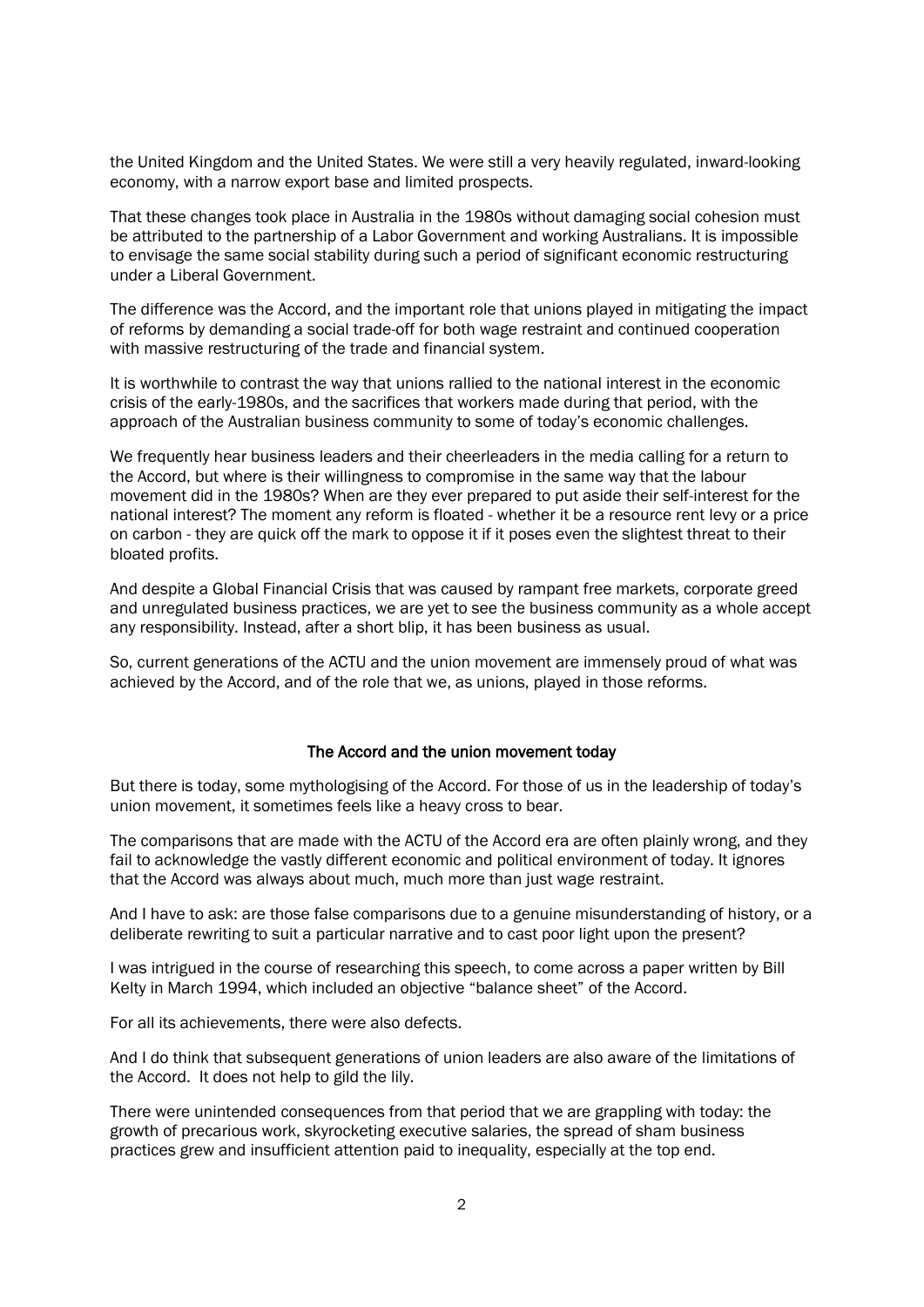The latter day Accords began to anticipate these problems, but the election of the Howard Government meant the project was left unfinished.

Wage restraint from 1983 to 1990 meant unions held back from doing their core work of bargaining with employers for better wages and conditions, and some forgot how to organise and are still paying the price.

By 1991, the centralised wage system had become a yoke and shackle for unions, and the movement fought for and won direct collective bargaining.

Of course, Bill Kelty, Simon Crean, Martin Ferguson and others, recognising the inevitability of the election of a conservative government and the attacks that would bring, also understood the need to rejuvenate the capacity of the union movement to organise, to bargain and campaign again. Hence the move in the early 1990s to push the AIRC to recognise enterprise bargaining within the wage setting framework.

One only has to leaf through the pages of Shaun Carney's excellent book from that era, *Australia in Accord*, to get the picture.

"Within the trade union movement there has been widespread disenchantment at the results of the Hawke Government, a feeling that the unions were duped by the promises held out by the Accord," he writes at one stage, also referring to a feeling that the Accord became political "window-dressing" for the government.

So the Accord was not perfect in delivering on the objectives of the union movement. It should not be overlooked that the Accord was never a truly tripartite process. Business, by and large, declined to collaborate with the government and unions at the time.

Radical changes which have taken place over the last 30 years in the way governments operate and in the structure of the union movement mean the way the two relate to each other – particularly when Labor is in power – is much more complex than it was 30 years ago.

Unions today have deep reservations about entering into a formal agreement on policy, but it still makes sense for us to manage differences and find common ground where we can.

### The past is a different country

The past is a different country.

Dramatic changes have taken place in Australian economy and society in the 30 years since the Accord, which was born out of economic crisis in a landscape of centralised wage fixation and 50% union membership scattered through hundreds of disparate unions.

Australia's economy is unrecognisable today to what Hawke and Keating inherited in 1983. We have enjoyed 22 consecutive years of economic growth and last had a recession two decades ago.

Even after the Global Financial Crisis, unemployment is 5.5%, inflation is within a manageable 2- 3% range and interest rates are at close to all-time highs.

In the pre-Accord era, real wages had outpaced productivity growth, pushing up labour's share of income. Since the turn of the century, the opposite has occurred. Real wages have lagged behind productivity growth, so labour's share has fallen. Today we have a real wages underhang and what is lacking is profit restraint. This latter outcome was never the intention of the Accord.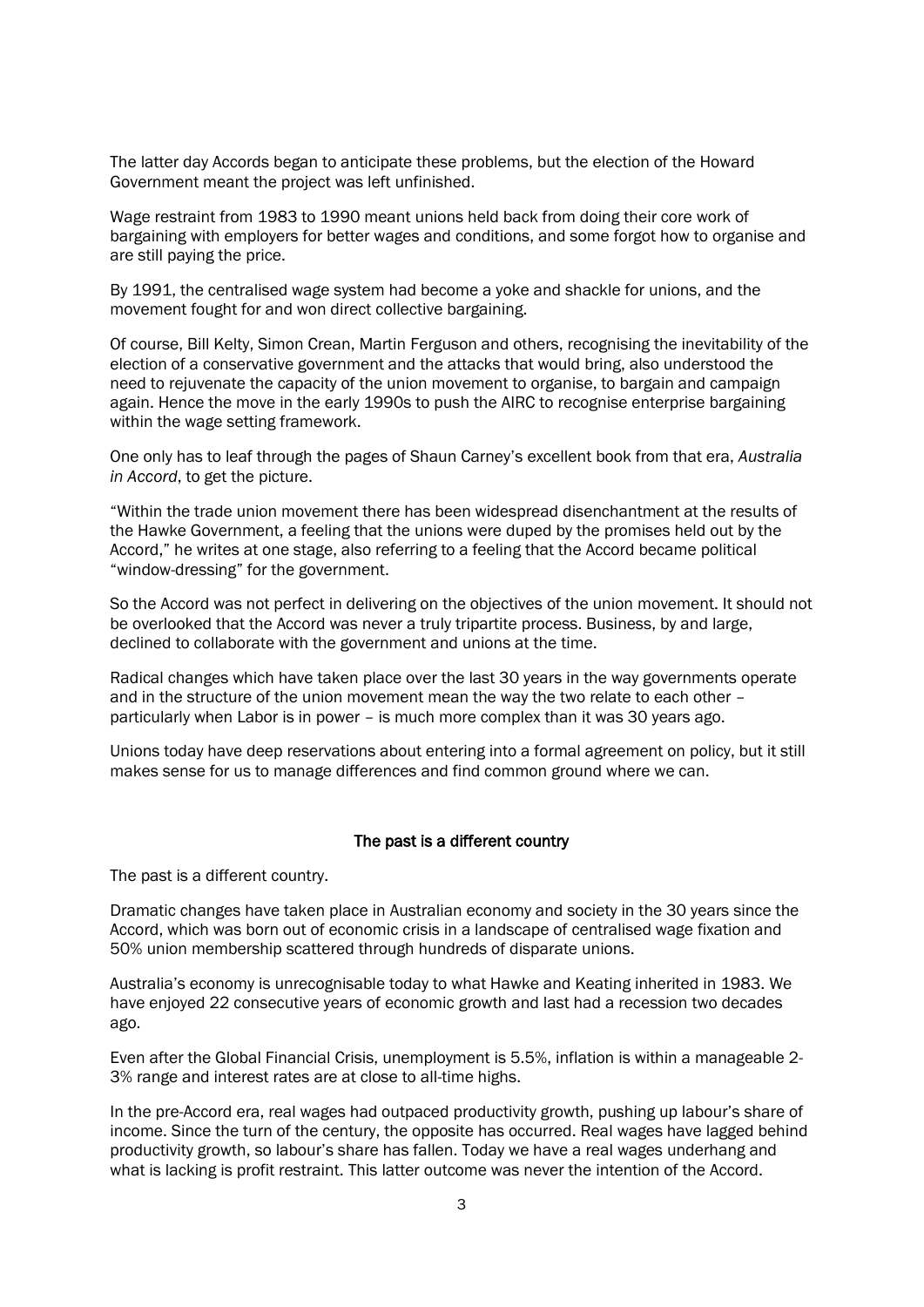Unions have consolidated from hundreds into a few dozen large organisations.

About five in six workers today have their wages set through enterprise bargaining, either through a collective agreement or through an individual arrangement after the industrial relations system moved away from centralised wage-setting in the early 1990s.

So even if the case could be made for it, the institutional machinery required to pursue acrossthe-board wage restraint today is seriously depleted.

\*\*\*

Neither was there a great appetite from either the government or the union movement for a new Accord when Labor came to power for the first time in a decade in 2007.

From the perspective of the union movement, there was a wariness about what had over time become known as the "failures" of the Accord, as I outlined earlier.

It was unrealistic to expect unions or the government to be able to pick up the loose strands of the Accord again 13 years later. The world had moved on.

There was also the practical reality of repairing the damage of the Howard years. The Howard Government systematically locked unions out of participation in the economic management of the nation.

Instead, throughout the Howard years, Australian unions were engaged on an entirely different level at defending rights at work and the foundations of our industrial system from constant attacks by the Liberals, and developing practical solutions to market failures rather than real economic reform.

Workers went backwards under Howard: casual and precarious work with inferior entitlements and conditions rose, the inequality gap grew and minimum wages growth fell behind average earnings, there was a deficit of investment in skills and training, and immoral business practices spread.

For the first two years of the Labor Government, the number one priority of the ACTU was to negotiate the Fair Work Act with Labor and the business community. This was where we directed our resources, and I think it was the correct investment at the time.

If there is to be a legacy of the current Labor-union "partnership", the Fair Work Act is not to be scoffed at.

At the same time, unions have compiled an impressive list of other achievements for Australian workers from paid parental leave to the planned increase of the Superannuation Guarantee to 12%.

None of these necessitated a formal "accord" with the Labor Government.

### Conclusion: a modern day Accord?

It is a tantalising question to ask whether there could be a modern day Accord.

Sadly, I doubt whether the Accord could have lasted long today in an environment where the media is overtly hostile to workers interests and to the ALP, compounded by a rapidly moving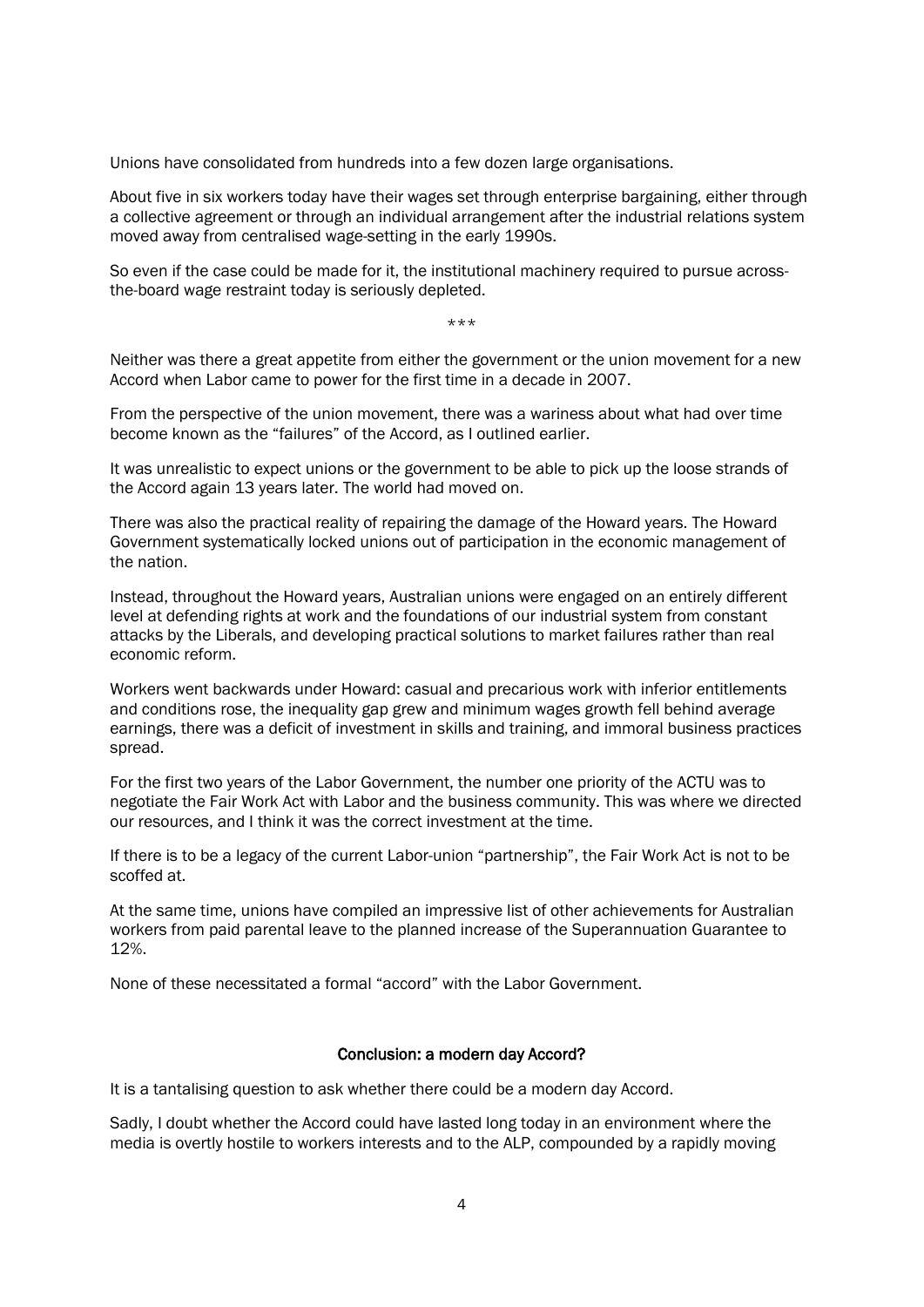news cycle and short-term attention span which treats national affairs as a blood sport and rarely focuses on the nuances of public policy.

Since the Accord, the way unions achieve reform has changed. We have mobilised into an independent campaigning force, capable of multiple campaigns at the same time.

The Your Rights At Work campaign was the archetype of an approach that involves building community support and using sophisticated communications channels to convey a message that resonates beyond the corridors of Parliament House and the chambers of the IR tribunal.

Unions have consolidated their own structures which means that the larger unions can and do successfully pursue individual economic and industrial issues on their own, often by adopting the same techniques pioneered by the ACTU in Your Rights At Work.

Some successful examples of this include the Australian Services Union's achievement of pay equity for workers in the social and community sector; the Transport Workers Union's safe rates for truckies; improved rights and protections for textile, clothing and footwear outworkers; and increased funding for childcare achieved by United Voice's Big Steps campaign.

These are all significant achievements that will make life better for Australian workers.

Unions seek to engage with employers wherever they are open to it. We negotiate with governments at all levels and participate constructively on boards and committees across the policy spectrum. We win some, we lose some.

Today's economic challenges are different but no less compelling than those of 30 years ago. They include the rise of insecure work, the spread of inequality, improving productivity growth, spreading the benefits of the mining boom, climate change, the rise of Asia, and preventing the hollowing out of our manufacturing base.

We would welcome more tripartite engagement and dialogue at industry, sectoral and regional level.

At last year's economic forum, the ACTU proposed the establishment of a series of industry councils where unions, employers, government and wealth managers like superannuation funds can identify problems and develop solutions.

Today, I want to renew this call and particularly invite industry to engage with unions to work together in the spirit of the Accord era to develop a sustainable base for Australia's economy beyond the mining boom.

We need tripartite dialogue and agreement in all major sectors of the economy with unions and employers talking to each other and working through the issues, with government at the table as necessary. The business community – and the Coalition – must get over the attitude of looking at every significant national reform proposal through the filter of their own self-interest. It needs to constructively engage rather than blocking at every step.

These agreements must take place at a sectoral or industry level because in today's diverse Australian economy a one-size-fits-all approach is no longer appropriate for sectors as difference as resources, auto manufacturing and financial services.

For these types of tripartite industry agreements to work, all sides need to have respect for and trust in each other.